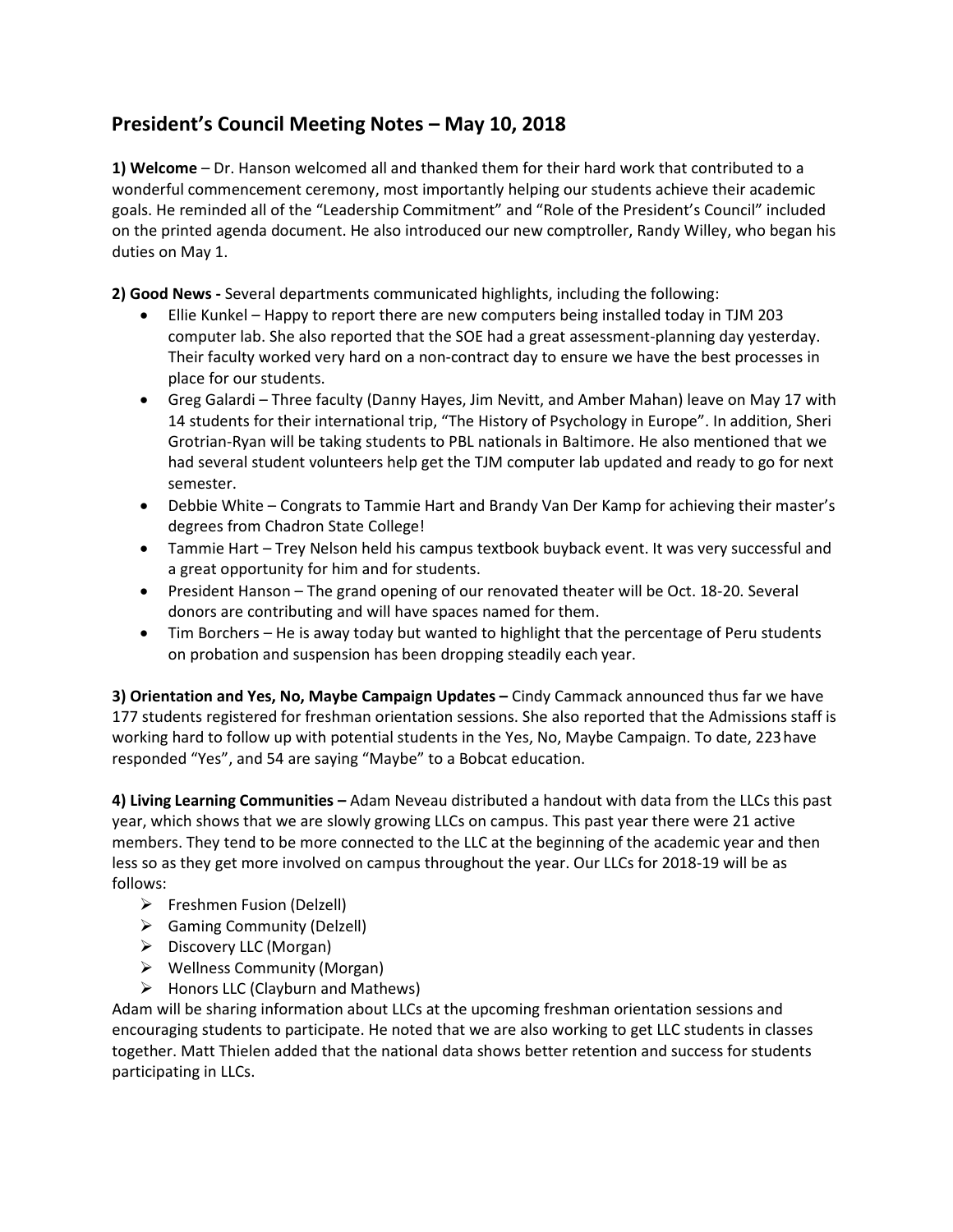**5) Student Satisfaction Survey Results –** Director of Assessment Kristin Buscher highlighted results from the Ruffalo Noel Levitz survey, noting that RNL is well known for its student satisfaction surveys. There are four steps in the process: 1) Administer the survey; 2) Review and share the results; 3) Respond to the data with initiatives; and 4) Inform the campus how you are responding to the data.

The survey was sent to 837 on-campus students with 249 responding (30% response rate, which is very good improvement). Online students also received the survey and had a 26% response rate. Kristin reported some demographic information on the participants. She also shared a list of priorities & services, noting that students ranked the importance of the priorities listed.

Results indicate that PSC scored significantly higher in satisfaction than peer institutions across the nation. This is true of both on-campus and online students. Kristin shared a list of both strengths and opportunities as determined by the RNL survey. Many of these have been built into the new strategic plan. Some of the RNL statements will be used as Key Performance Indicators to track progress in the strategic plan.

Survey results and additional data can be found in the iResearch folder on the R-drive (see the Assessment folder).

In conclusion, Kristin offered that we should be proud of how we are doing while marketing our successes and addressing our challenges.

## **6) Updates**

- **A. Enrollment**  Jesse Dorman reported a 4% increase over last year in freshman admits. We are also up 13% in transfer students over last year.
- **B. Budget**  Tammie Hart reviewed a handout showing a total budget shortfall of approximately \$530,000, which we have plans in place to handle.
- **C. Facilities**  Jill McCormick provided updates on projects across campus asfollows:
	- 1. Theater Drywall work has begun. In addition, they have finished digging 37 of the 60 wells.
	- 2. Administration Geothermal work will begin soon, following the completion of the Theater geothermal.
	- 3. Fire Alarm Student Center will be first on the list for fire alarm updates.
	- 4. Field House Work on the outside improvements will begin soon.
	- 5. Complex Beginning to work on summer cleaning and painting.
	- 6. Building Signage Campus Services is working with Debbie to move this project forward.
	- 7. AWAC Flooring work is underway.
	- 8. Student Center Getting new ovens today!
	- 9. Arboretum Trees on campus will be getting new labels this summer.
- **D. Strategic Plan**  Dr. Hanson reported that the implementation plan is in the works, and that work teams are forming. He will be meeting soon with a group about Student Center funding strategies. Another team will be working together to identify and prioritize ways to enhance the City of Peru and the College.